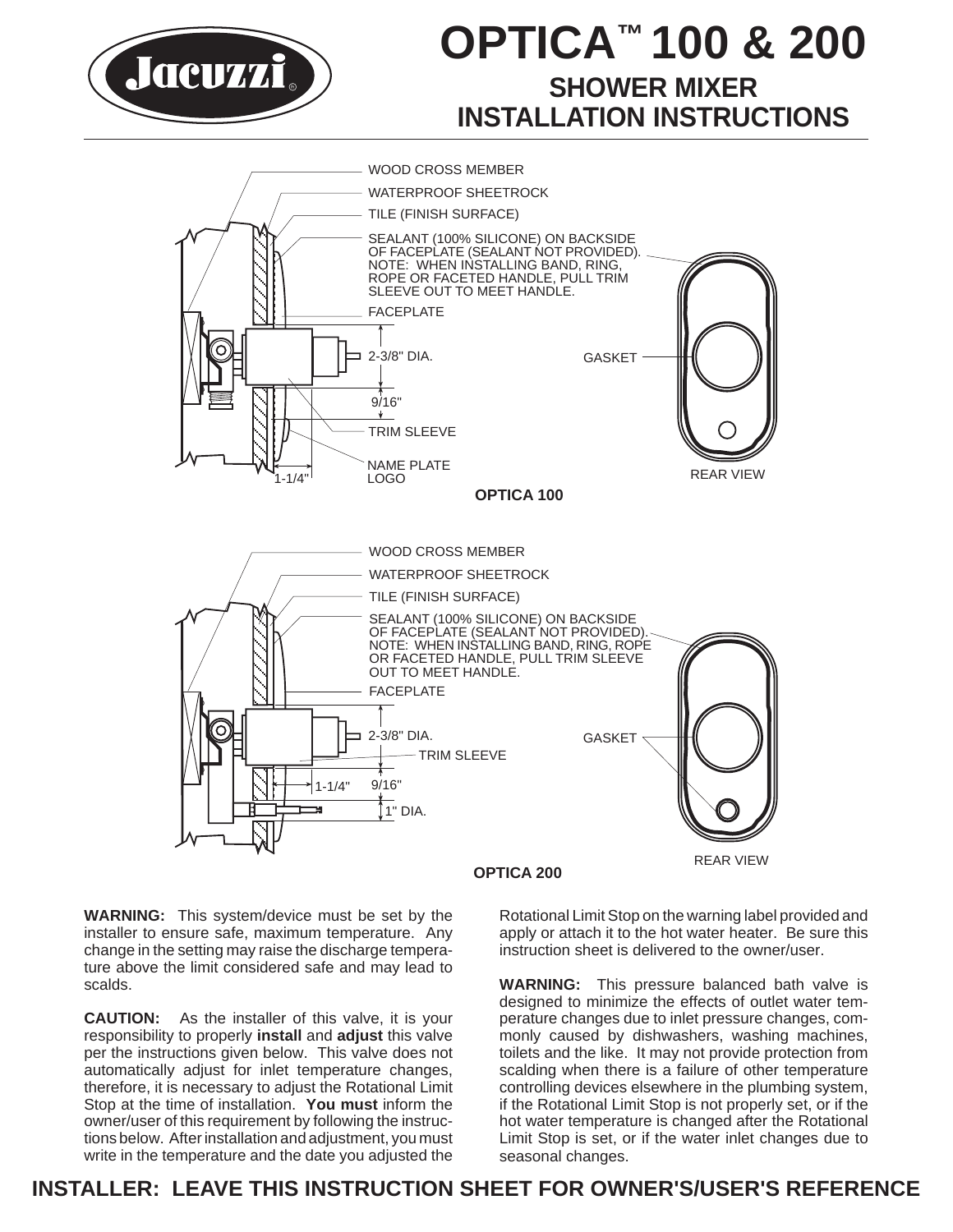#### **INSTALLATION INSTRUCTIONS**

#### **WARNING:**

Failure to follow these instructions could prevent the valve from functioning properly.

1. Shut off water supplies.

2. Install valve so that arrows on bracket point upward (valve must be installed with arrows pointing upward for pressure balance to work). If you are making a shower installation only, plug bottom outlet of valve with pipe plug. If you are making a bath spout installation only, plug the top of valve with pipe plug.

3. Connect hot and cold supply lines to left and right inlets of valve body. Left is hot and right is cold (view from front). Threaded inlets are 1/2" iron pipe size. Use an approved thread sealant for threaded connections.

4. For shower head installation connect top outlet to shower head arm with proper fittings.

5. For bath spout installation connect bottom outlet to bath spout.

6. If installation is to shower and bath, the bath fill spout must have a diverter handle for the shower to operate, or install the Optica 200 mixer with diverter.

7. For back to back or reverse installations only (hot on right and cold on left, follow instructions below. If you are not making a reverse or back to back installation skip this step and continue with Step 8.



BACK TO BACK OR REVERSE INSTALLATION

Make sure water supplies are off. Remove cartridge assembly from body (see helpful hint number 2). Reinstall cartridge assembly into the body making sure the stop on the cap assembly faces the right (this is now the hot side). Secure the cartridge with trim sleeve.



8. Make appropriate plumbing connections

9. Flush your system prior to installing the showerhead. Place handle on valve stem and turn handle to full mix position. Turn on water supplies, check for leaks and let lines flush for one minute without moving faucet handle. Divert water to showerhead and flush for 30 seconds. This will remove any debris from lines which can damage internal parts of the faucet and create leaks. After flushing, shut off water at faucet. Remove handle and attach escutcheon. Attach showerhead.

#### **CAUTION:**

Connection of deck-mount spouts to in-wall valves is not recommended. Neither is the use of hand showers connected to bath spouts in a bath/shower push button diverter combination.

10.Adjust rotational limit stop. After water has run a sufficient length of time so that cold water is as cold as it will get, and hot water is as hot as it will get, place handle back on stem and rotate handle counter clockwise to the hottest position. Place a thermometer in a plastic tumbler, and hold the tumbler in the water stream. Record the temperature reading and note or mark the position of the Rotational Limit Stop on the mating part. If the water temperature is above 120°F the Rotational Limit Stop must be rotated counter clockwise (See illustration).



Remove the Rotational Limit Stop and replace it one tooth counter clockwise for every 6 °F (approximate) reduction in temperature that must be made. If water temperature is below 90° F, rotate the stop clockwise. Repeat as necessary. **Make sure cold water flows from the valve first and does not exceed 120**°**F at the hottest flow.** A guide to setting the approximate outlet temperature is included. This is only a guide and any setting must be verified by using the above procedure.

#### **HELPFUL HINTS:**

1. Before removing cartridge assembly for any maintenance, be sure to note the position of the stop on the cap. The cartridge assembly must always be put back in the same position. For normal installations, the stop on the cap will face the left. To be safe, after you have finished the installation turn on valve to make sure **cold**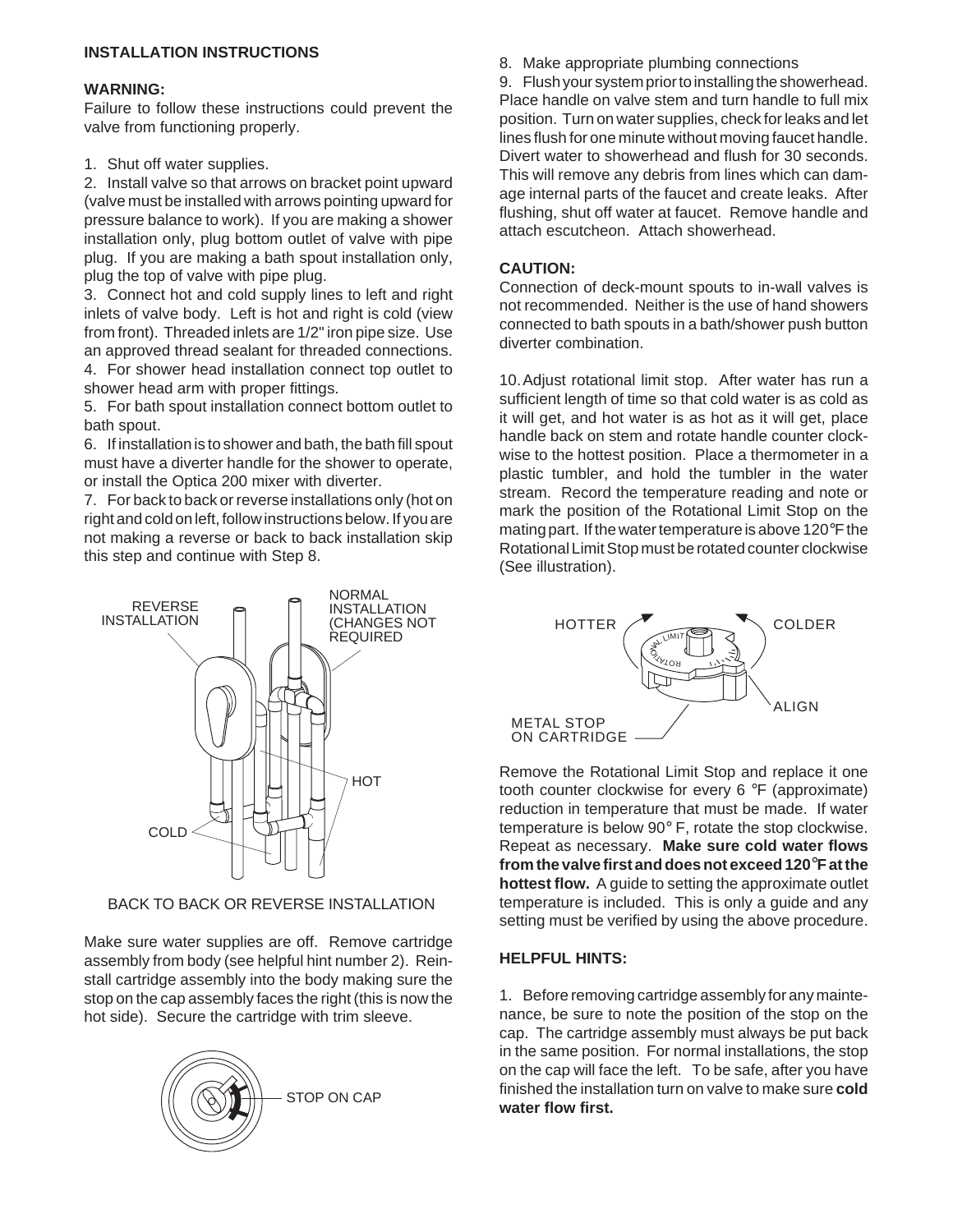2. To remove cartridge from body, shut off water supplies and remove handle and trim sleeve . Place handle on stem and rotate clockwise while lifting cartridge out of body.

3. To remove seats and springs, remove cartridge (see above). Separate cap assembly from the housing assembly by rotating the cap counter clockwise 90 degrees. Separate cap and housing assemblies. Remove seats and springs. Place new seats and spring. Place the largest diameter of the spring into the seat pocket first and then press the tapered end of the seal over the spring. Reassemble cartridge and replace in body following instructions given in note 1 above.

4. If the water in your area has lime, rust, sand or other contaminants in it, your pressure balance valve will require periodic inspection. The frequency of the inspection will depend on the amount of contaminants in the water. To inspect cartridge remove it, follow steps in note 1 as listed. Turn the valve to the full mix position and shake the cartridge rigorously. If there is a rattling sound, the unit is functional and can be reinstalled following instructions given in note 1 as listed. If there is no rattle, replace housing assembly.

No adjustment to the Optica shower mixer Rotational Limit Stop should be made except by a trained installer.

#### **CARE INSTRUCTIONS**

Your OPTICA Faucet is designed and engineered in accordance with the highest quality and performance standards. With proper care, it will give you years of trouble free service. Care should be given to the cleaning of this product. Although its finish is extremely durable, it can be damaged by harsh abrasives or polish. To clean, wipe gently with a damp cloth and blot dry with a soft towel.

#### **TROUBLESHOOTING**

| <b>CONDITION</b>                                                        | <b>REMEDY</b>                                                                                                       |
|-------------------------------------------------------------------------|---------------------------------------------------------------------------------------------------------------------|
| Faucet leaks from bath<br>spout/showerhead - SHUT<br>OFF WATER SUPPLIES | Replace seats and springs -<br>Repair Kit RP4993. Check<br>conditions of lower o-rings<br>and replace if necessary. |
| If leak persists - SHUT<br>OFF WATER SUPPLIES                           | Replace housing assembly<br>(PN D513000) - Repair Kit<br>RP19805                                                    |
| Unable to maintain constant<br>water temperature                        | Replace housing assembly<br>with RP19805 or follow<br>Helpful Hint #4.                                              |

**WARNING:** This is a guide to help you set the Rotational Limit Stop. This is only a guide and should be verified by following the instructions on setting the rotational limit stop given in this installation and instruction sheet.

|                               | APPROXIMATE MIX TEMPERATURE (°F) WITH VARYING INLET TEMPERATURES     |            |                                 |              |            |            |                                  |             |  |
|-------------------------------|----------------------------------------------------------------------|------------|---------------------------------|--------------|------------|------------|----------------------------------|-------------|--|
|                               | Cold<br>Hot                                                          | Cold Hot   | Cold Hot                        | Cold Hot     | Cold Hot   | Cold Hot   | Cold Hot                         | Hot<br>Cold |  |
| Setting of limiter            | 50°F 120°F                                                           | 70°F 120°F | $50^{\circ}$ F 140 $^{\circ}$ F | 70°F 140°F I | 50°F 160°F | 70°F 160°F | $40^{\circ}$ F 180 $^{\circ}$ FI | 85°F 180°F  |  |
| 1st Position                  | SHUT OFF ZONE: NO FLOW APPROXIMATELY 0-20 DEGREES OF HANDLE ROTATION |            |                                 |              |            |            |                                  |             |  |
| 2nd Position                  | 50                                                                   | 70         | 50                              | 70           | 70         | 70         | 40                               | 85          |  |
| 3rd Position                  | 61                                                                   | 79         | 67                              | 83           | 74         | 89         | 70                               | 101         |  |
| 4th Position                  | 68                                                                   | 83         | 75                              | 90           | 84         | 97         | 84                               | 110         |  |
| 5th Position                  | 74                                                                   | 87         | 85                              | 96           | 91         | 104        | 95                               | 117         |  |
| 6th Position                  | 79                                                                   | 90         | 91                              | 101          | 99         | 110        | 103                              | 125         |  |
| <b>7th Position</b>           | 82                                                                   | 93         | 97                              | 104          | 104        | 115        | 109                              | 130         |  |
| 8th Position<br>(Factory Set) | 85                                                                   | 95         | 104                             | 107          | 108        | 118        | 115                              | 135         |  |
| 9th Position                  | 89                                                                   | 100        | 117                             | 111          | 115        | 124        | 124                              | 141         |  |
| 10th Position                 | 98                                                                   | 105        | 134                             | 121          | 128        | 136        | 140                              | 153         |  |
| 11th Position                 | 111                                                                  | 115        | 138                             | 133          | 149        | 151        | 165                              | 172         |  |

#### **MIX TEMPERATURE-VS-POSITION OF ROTATIONAL LIMIT STOP**



The first position of the Rotational Limit Stop (the Limiter) is that position that restricts the rotation of the stem the most and is at the maximum counterclockwise setting. According to industry standards, the maximum allowable temperature of the water exiting from the valve is 120°F. This temperature may vary in your local area. The Rotational Limit Stop may need to be readjusted if the inlet water temperature changes. For instance, during the winter, the cold water temperature is colder than it is during the summer which could result in varying outlet temperatures. Typical temperature for a comfortable bath or shower 1st Position is between 90°-110°F.